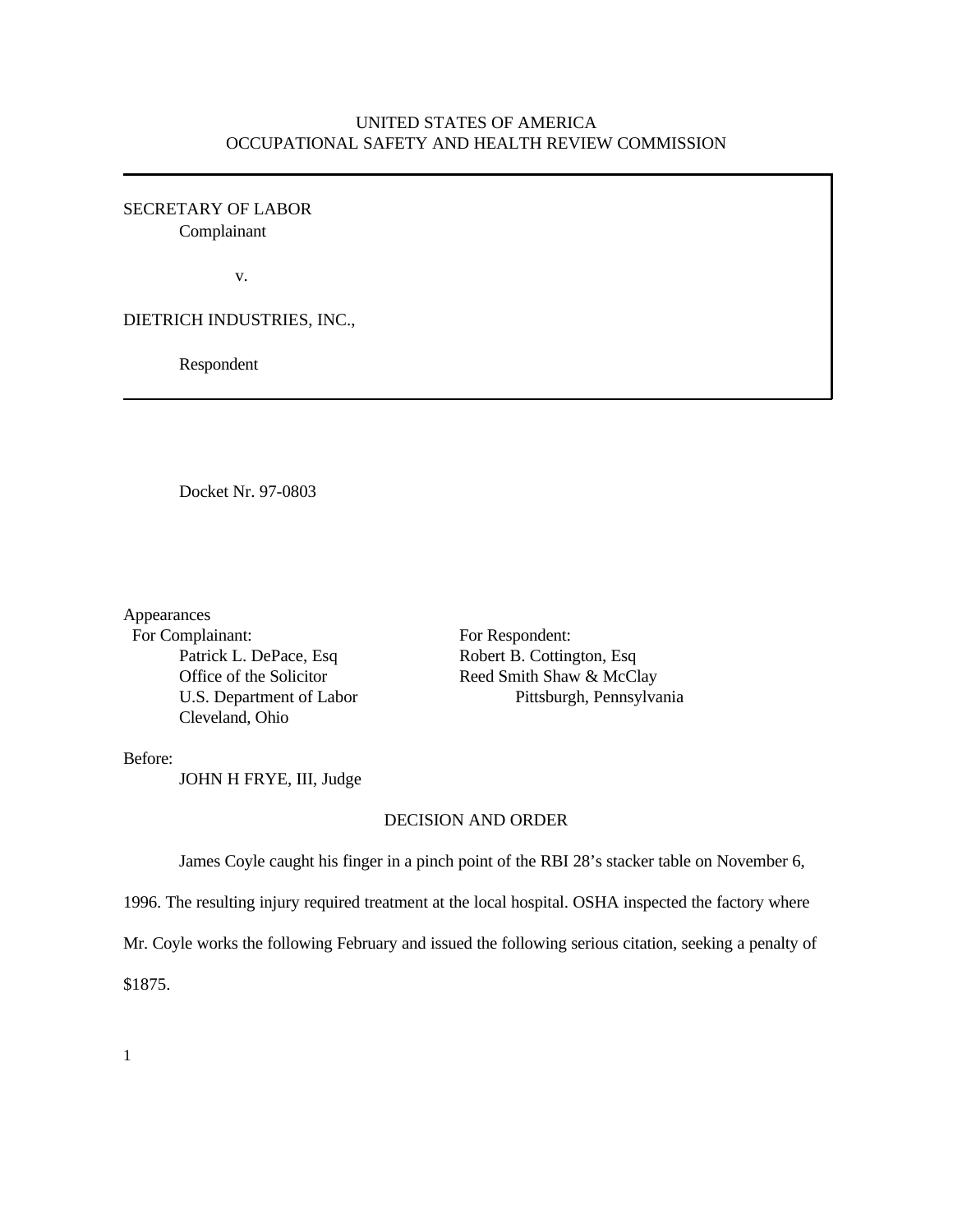29 CFR  $1910.212(A)(3)(ii)$ : Point(s) of operation of machinery were not guarded to prevent  $emነ$  employee(s) from having any part of their body in the danger zone(s) during operating cycle(s):

The RBI 28 machine did not have guarding on the points of operation and the loading table.

The RBI 28 is some 85 feet long. It receives coils of steel at one end that it unrolls, flattens, and cuts into preset lengths. The RBI 28 drops each length of cut steel onto a stacker table. It does this by rotating 'L' shaped fingers holding the cut steel from underneath so that the steel falls onto the stacker table. The stacker table is between four and five feet from the closest operator's station. Mr. Coyle was adjusting the stacker table when the RBI 28 cycled and pinched his finger between the machine's frame and one of its fingers.

Dietrich points out that Mr. Coyle was violating the RBI 28's operating procedure by adjusting the stacker table while it was operating, and Mr. Coyle acknowledges that he was supposed to turn the RBI 28 off or put it into 'thread' cycle before adjusting the stacker. Either action would have prevented the injury to his finger. But, in order to save time and increase output, he didn't do that. He said that it was sometimes necessary to keep the RBI 28 running while adjusting the stacker and that his foreman knew that. Mr. Mock, the foreman, said that he never saw Mr. Coyle in the stacker area with the machine running, although he once saw another employee there and immediately corrected him.

The Commission has said that

... under *Giles & Cotting* [3 BNA OSHC 2002 (1976)] and *Rockwell* [9 BNA OSHC 1092 (1980)], in order for the Secretary to establish employee exposure to a hazard she must show that it is reasonably predictable either by operational necessity or otherwise (including inadvertence), that employees have been, are, or will be in the zone of danger.

*Secretary v. Fabricated Metal Products, Inc.,* Docket No. 93-1853 (Slip op. Nov. 7, 1997.)

Mr. Coyle said that operational necessity forced him into the zone of danger, while Dietrich urges that it was his own misconduct that placed him there. Dietrich relies on the testimony of Mr. Good, the Plant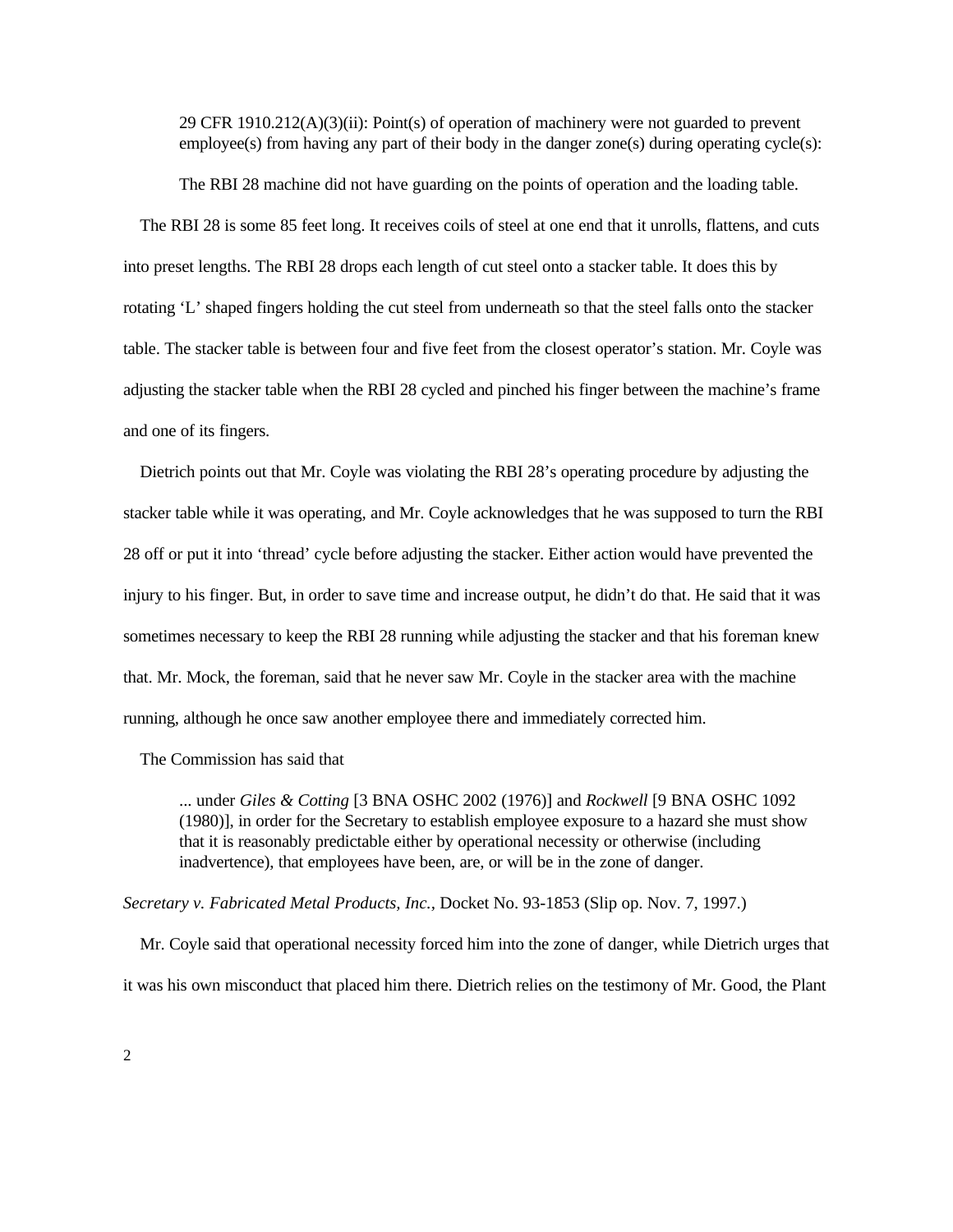Engineer, who said that there is absolutely no reason for an employee to be in the stacker area with the machine running, as well as Mr. Mock. The most favorable interpretation of this evidence for the Secretary requires the conclusion that it is in equipoise. Given that the Secretary bears the burden of persuasion, this conclusion demands judgment for Dietrich.

One other point remains. This case was heard under the Commission's EZ Trial Rules. Counsel for the Secretary objected that he had not been informed that Dietrich contemplated raising the affirmative defense of employee misconduct and had not provided him with copies of documents related to it that would be offered in evidence. Counsel for Dietrich noted that the defense had been mentioned in the context of settlement discussions with another attorney in the Solicitor's office. Counsel for the Secretary, although aware of the settlement discussions, regards this as insufficient notification to satisfy the requirements of the Commission's rules.

Rule 207(b) requires a respondent to disclose any affirmative defenses at the prehearing conference. Counsel does not assert that this disclosure was made. However, the Solicitor's office was on notice that Dietrich would raise the defense of employee misconduct, and the Compliance Officer was provided a copy of the Job Safety Analysis for the RBI 28. So the defense did not take the Solicitor by surprise. I conclude that to require literal compliance with the rules in these circumstances would elevate form over substance contrary to the intent of the EZ Trial Rules.

While on the subject of procedural irregularities, I must note that counsel for the Secretary did not provide any evidence that Dietrich is an employer as contemplated by ' 3(3) and (5) of the Occupational Safety and Health Act, as amended. This omission is jurisdictional, and also demands judgment for Dietrich.

## CONCLUSION OF LAW